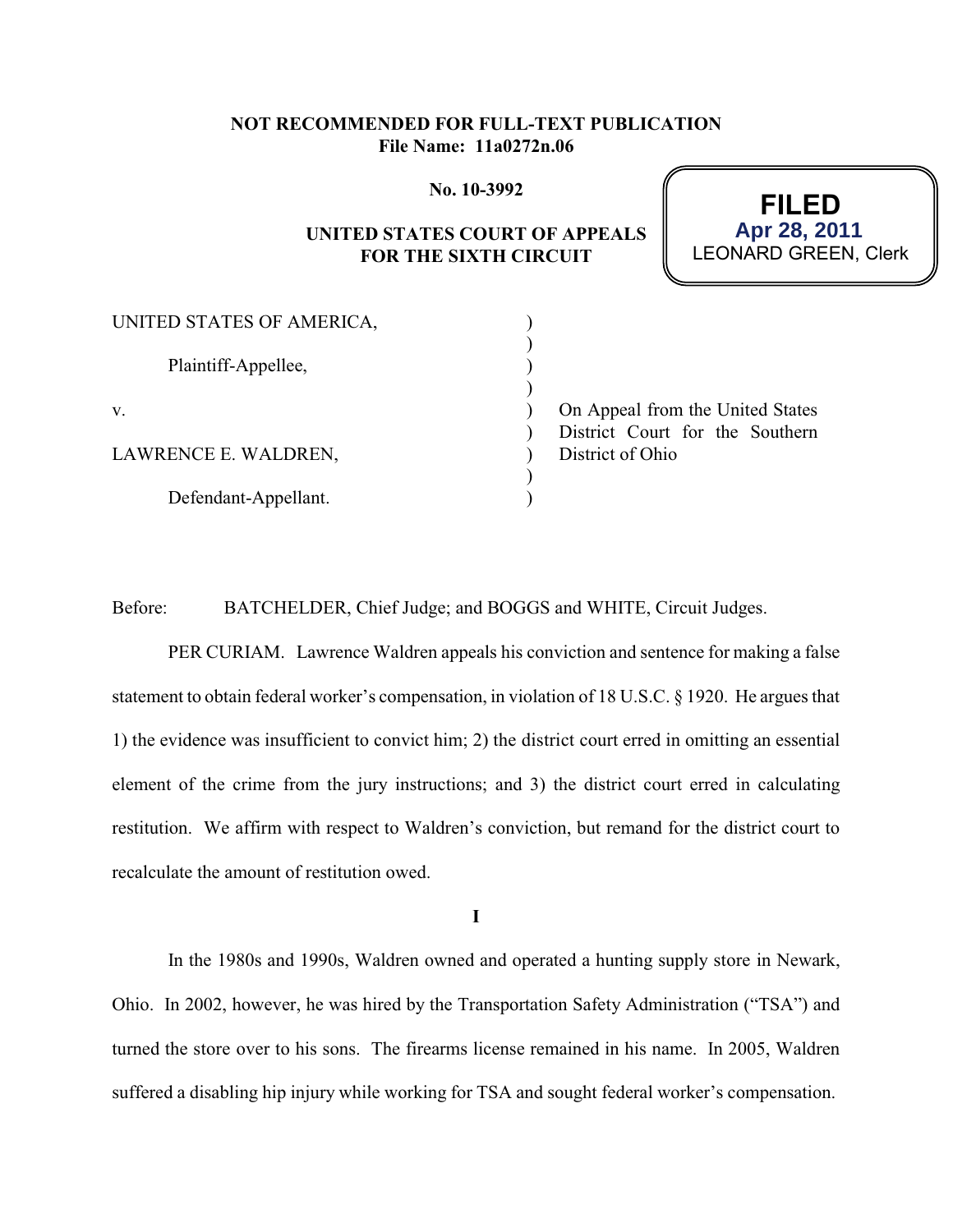As part of that process, he was required to fill out a number of forms asking, among other things, whether he had worked outside of his federal job. He answered in the negative, and began receiving federal benefits. Waldren was also required to submit periodic updates so that the government could determine whether he was still entitled to benefits and in what amount. On all of these forms—from 2006 until 2008—Waldren again indicated that he had not been working, self-employed, or otherwise involved with any business enterprises.

Unfortunately, that was not entirely true. During this period of disability, Waldren had been coming in to his family's hunting supply store and assisting in its day-to-day operations. For example, Waldren helped clients and represented himself as the owner of the store. Undercover federal agents began to investigate his activities, and eventually he was arrested. A one-count indictment charged Waldren with knowingly and willfully making a materially false, fictitious, or fraudulent statement in connection with the application for and receipt of federal work injury compensation.

Waldren went to trial, where the testimony made clear that he received no remuneration for his activities at the store and the government never contended that he was not disabled. However, it was also clear that his activities at the store should have been disclosed to the federal government. The jury found Waldren guilty. At sentencing, the district court imposed a prison term of 12 months and 1 day, followed by 3 years of supervised release. In addition, Waldren was ordered to pay \$148,160.92 in restitution—the total amount he had received in worker's compensation benefits. Waldren timely appealed both his conviction and his sentence.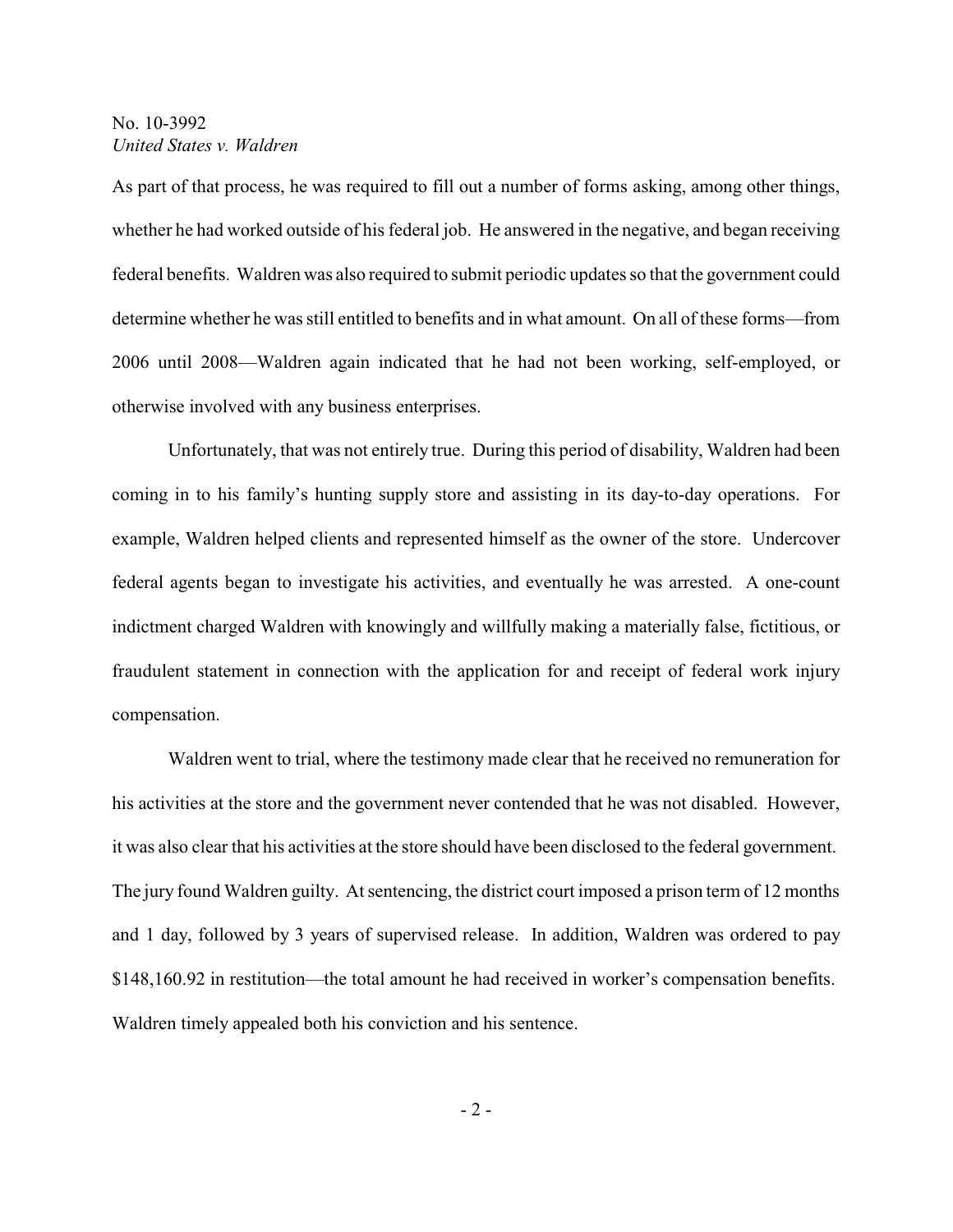The first issue Waldren raises is whether the evidence presented at trial was sufficient for the jury to convict him of violating 18 U.S.C. § 1920. Because Waldren did not preserve this claim in the district court, our review is limited to determining whether the trial resulted in a "'manifest miscarriage of justice.'" *United States v. Williams*, 612 F.3d 417, 423 (6th Cir. 2010) (quoting *United States v. Khalil*, 279 F.3d 358, 368 (6th Cir. 2002)). For this claim to succeed, the record must be devoid of evidence of guilt. *Ibid.* (citing *United States v. Price*, 134 F.3d 340, 350 (6th Cir. 1998)). In this case, it is not.

For a defendant to be convicted of making a false statement in violation of 18 U.S.C. § 1920, the government must prove "(1) that the defendant knowingly and willingly . . . made a false, fictitious or fraudulent statement or representation, (2) in an effort to receive federal employee compensation." *United States v. Moore*, 29 F. App'x 222, 224 (6th Cir. 2002). The statement must also be material.<sup>1</sup> Id. at 225. "A statement is material if it has a natural tendency to influence or is capable of influencing the decision-maker to which it is addressed." *Ibid.* (citing *United States v. Gaudin*, 515 U.S. 506, 509 (1995)).

<sup>&</sup>lt;sup>1</sup>Section 1920 does not explicitly require the false statement to be "material." 18 U.S.C. § 1920. However, the language and structure of § 1920 mirror the pre-amendment version of 18 U.S.C. § 1001 that we considered in *United States v. Steele*, 933 F.2d 1313 (6th Cir. 1991) (en banc). There, we noted that "[a] literal application of this statute requires . . . a finding of a 'statement' in the second and third clauses with no requirement of materiality." 933 F.2d at 1318. We held that, "[i]n keeping with prior caselaw, we choose to read the requirement of materiality into all of the clauses so as to exclude trivial falsehoods from the purview of the statute." *Ibid.* The logic we employed in *Steele* applies to § 1920, and the government is therefore required to prove that the false statement made to obtain worker's compensation benefits was material.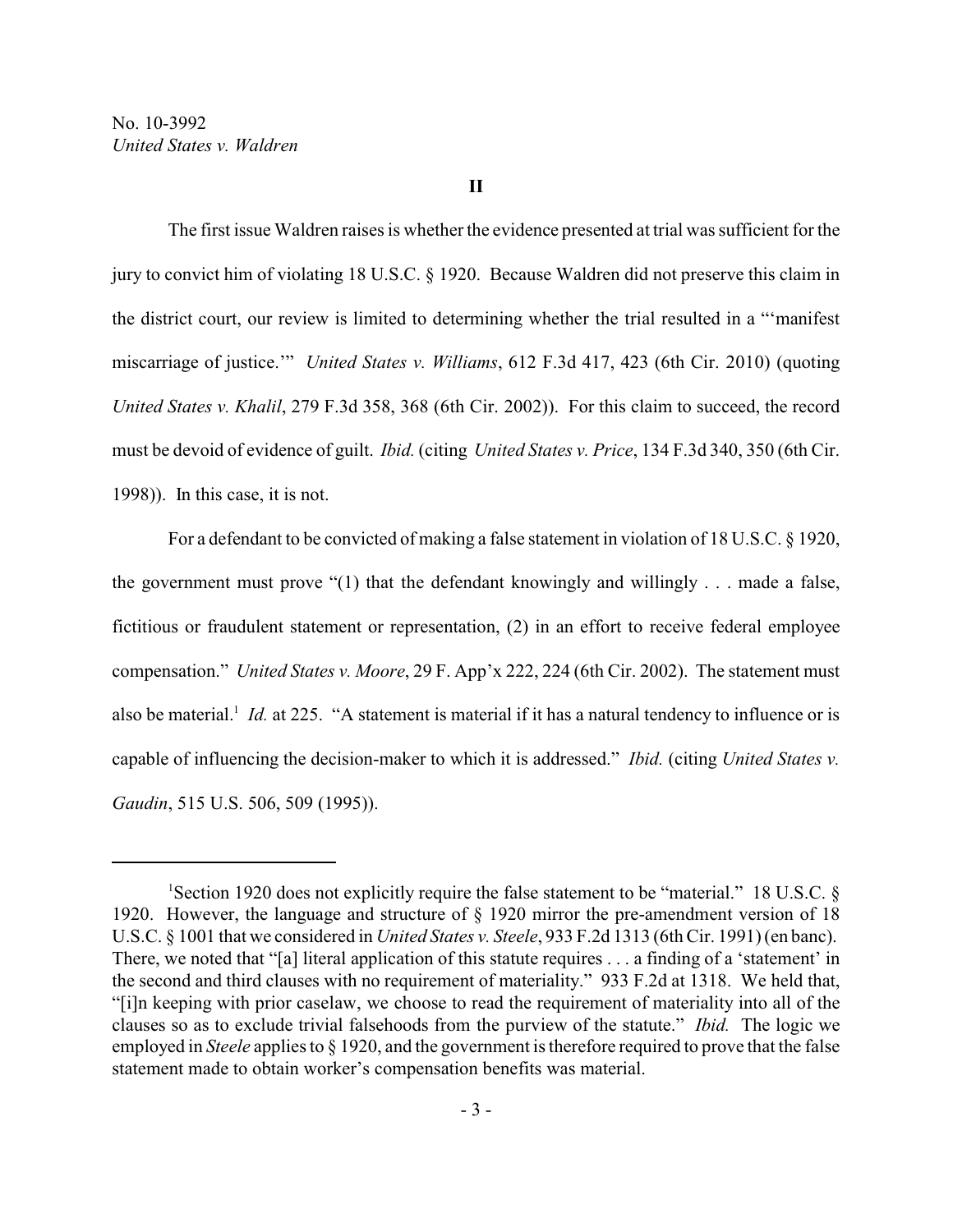Waldren claims that the government presented no evidence that his false statements were material, and that there was therefore insufficient evidence to sustain the conviction. This argument ignores pertinent evidence introduced at trial. Waldren's rehabilitation counselor, Janice Gruhn, testified that had she known that Waldren was still working at his family's store, it would have affected how she set his rehabilitation goals. A Department of Labor claims examiner testified that Waldren's activities would have been of interest because they indicate that Waldren still had skills that might be applicable in other jobs. Thus, the record is not devoid of evidence that Waldren's false statements were capable of influencing the Department of Labor, and this claim fails.

Waldren also claims that the government provided no evidence that he obtained worker's compensation as a result of his false statements. He asserts that the government was required to prove a "causal link" between his statements and the benefits he obtained. *See United States v. Hurn*, 368 F.3d 1359, 1362 (11th Cir. 2004). *Hurn* addressed a claim under *Apprendi v. New Jersey*, 530 U.S. 466 (2000), and is distinguishable from Waldren'sinsufficiencyargument. Moreover, even if *Hurn* were applicable, the government's evidence of materiality in this case was sufficient for a reasonable jury to conclude that a causal link existed between Waldren's false statements and the benefits he received.

#### **III**

Waldren next claims that the jury instructions in his case were so defective that a new trial is required. Because he did not preserve this claim by objecting to the instructions, however, we review for plain error. *United States v. McGhee*, 119 F.3d 422, 423-24 (6th Cir. 1997). This is a demanding standard. A claim of plain error must demonstrate: "(1) error (2) that was obvious or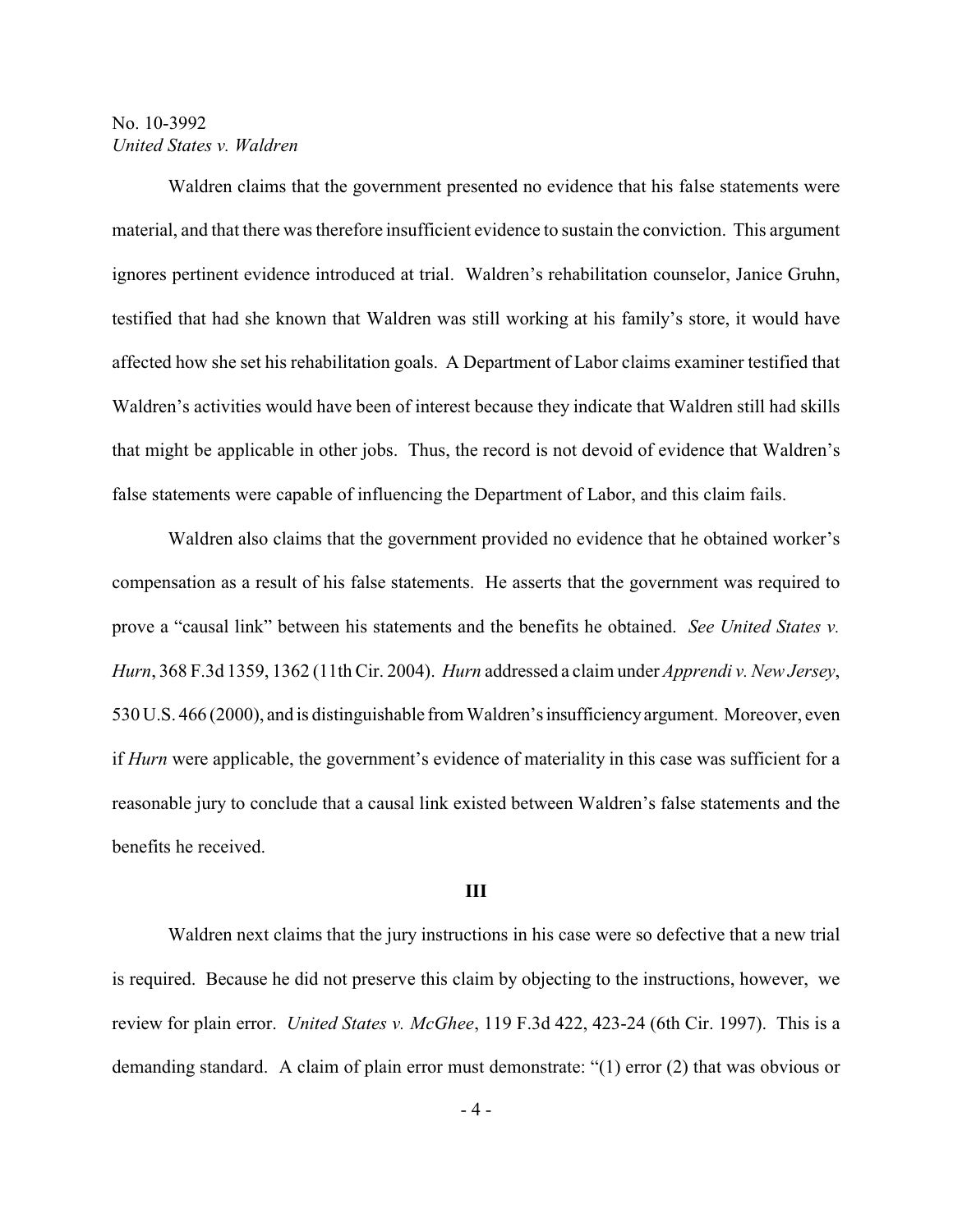clear, (3) that affected defendant's substantial rights and (4) that affected the fairness, integrity, or public reputation of the judicial proceedings." *United States v. Vonner*, 516 F.3d 382, 386 (6th Cir. 2008) (en banc) (internal quotation marks omitted). "In determining the adequacy of a jury instruction, the instruction must be viewed in its entirety, and a misstatement in one part of the charge does not require reversal if elsewhere in the instruction the correct information is conveyed to the jury in a clear and concise manner." *United States v. Nelson*, 27 F.3d 199, 202 (6th Cir. 1994) (internal quotation marks omitted).

Waldren alleges that the district court committed plain error by omitting the element of materiality from the jury instructions, while the government counters that materiality was submitted to the jury in another part of the instructions. The instructions at issue were certainly imperfect. The court left out the term "material" when reading the indictment to the jury. When instructing on the essential elements of a § 1920 violation, the court followed Sixth Circuit Pattern Criminal Jury Instruction 13.02, but omitted "that the statement was material." However, immediately after reading the elements, the district court followed-up with an explanation of what would constitute a "material" statement.

If materiality had not been mentioned at all, reversal would probably be appropriate, even under plain-error review. The Supreme Court has held that where materiality is an essential element of the offense and is removed from consideration by the jury, the district court commits an error that is obvious or clear. *Johnson v. United States*, 520 U.S. 461, 467-68 (1997). Further, because the evidence of materiality in this case was scant and contested, the omission arguably affected Waldren's substantial rights and affected the fairness of the judicial proceedings. However, under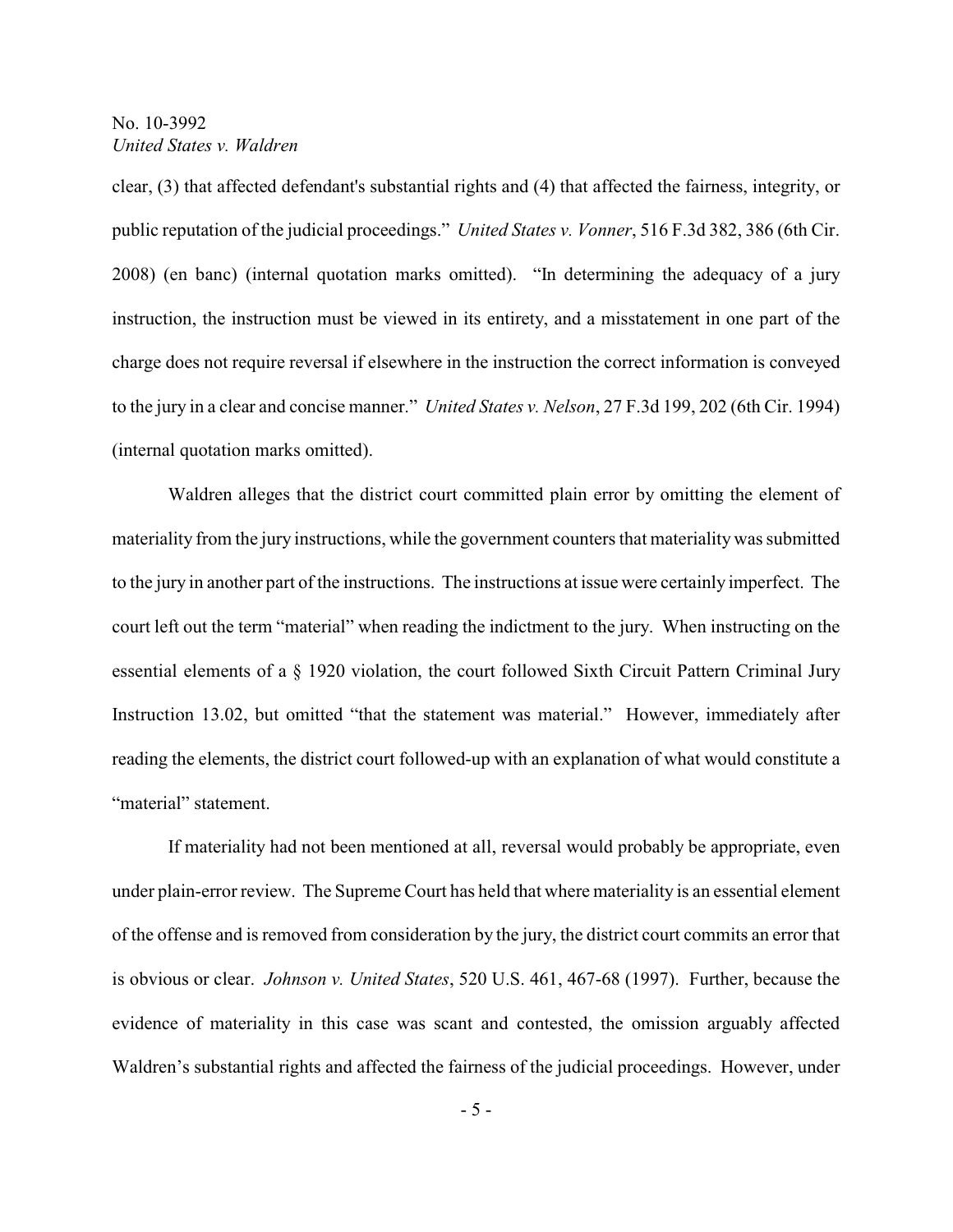the facts of this case, we agree with the government that because materiality was defined in conjunction with the court's discussion of the essential elements of the crime, the jury instructions were sufficient to put the issue of materiality before the jury. Therefore, the error in this case was not so clear that the district court was "derelict in countenancing it," *Vonner*, 516 F.3d at 386, and no plain error occurred.

Waldren makes two other challenges to the jury instructions, but neither requires reversal. He argues that the jury should have been instructed on the federal regulations governing nonremunerative work. However, the jurydid not need to understand these regulations to assess whether Waldren committed the essential elements of a violation of 18 U.S.C. § 1920, and therefore a lack of instruction on this point was not error. Waldren also argues that the district court's instruction on deliberate ignorancewas plain error because it led the juryto conclude that he was self-employed. The language at issue is:

If you are convinced that the defendant deliberately ignored a high probability that he was an owner of or employed by Waldren's Hunting Supplies, then you may find that he knew that he was self-employed and not unemployed when he applied for and received federal work injury compensation, benefits, and payments.

This instruction closely followed Sixth Circuit Pattern Criminal Jury Instruction 2.09. *See United States v. Damra*, 621 F.3d 474, 499 (6th Cir. 2010) ("We regularly look to whether jury instructions mirror or track the pattern instructions as one factor in determining whether anyparticular instruction is misleading or erroneous."). Although we have acknowledged that even pattern jury instructions may sometimes be confusing in combination with other factors in the case, *see United States v. Larch*, 399 F. App'x 50, 55-56 (6th Cir. 2010), that is simply not the case here. Reading the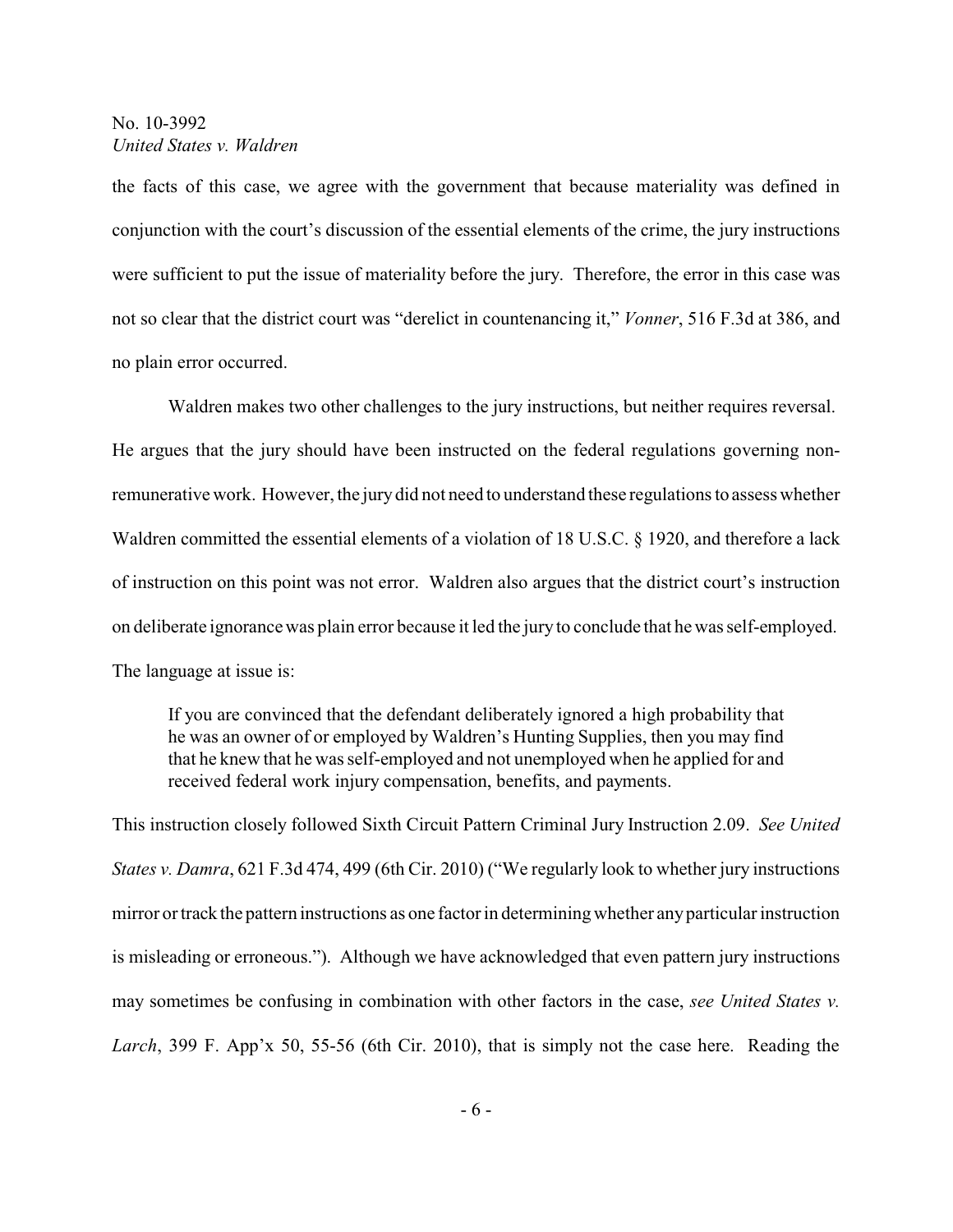instructions in their entirety, the court's deliberate ignorance instruction only concerned Waldren's knowledge, was appropriate given the facts of his case, and did not mislead the jury.

#### **IV**

Finally, Waldren argues that the district court erred in its Guidelines calculation with respect to the amount of loss. We agree, and remand for recalculation and resentencing.

The loss in this case was calculated as the sum of all payments Waldren received, with the district court's dismissing as speculative Waldren's argument that he was legitimately disabled and thus would have been entitled to some benefits had he told the truth on the forms. However, the court's calculation conflicts with our decision in *United States v. Boring*, 557 F.3d 707, 713-14 (6th Cir. 2009). In that case, a federal employee fraudulently remained on worker's compensation for longer than his disability actually continued. We held that "the restitution award should be equal to the total amount Boring received minus the amount he received when he was legitimately recovering from his surgeries and unable to work." 557 F.3d at 713. That was true even assuming the defendant's entire period of recovery was tainted by fraud. *Ibid.* The rationale behind this decision was that restitution must account for loss that was actually *caused* by the defendant's false statements. The government's argument in this case—that Waldren should forfeit the entirety of his benefits—is accordingly foreclosed, as his case is not meaningfully distinguishable from *Boring*. The proper loss calculation should take into account the benefits Waldren actually received, offset by what he would have received had he been honest. The record indicates that the Department of Labor would have structured his recovery program differently, and the government is free to make that argument on remand. When the loss figure is recalculated, the district court may also need to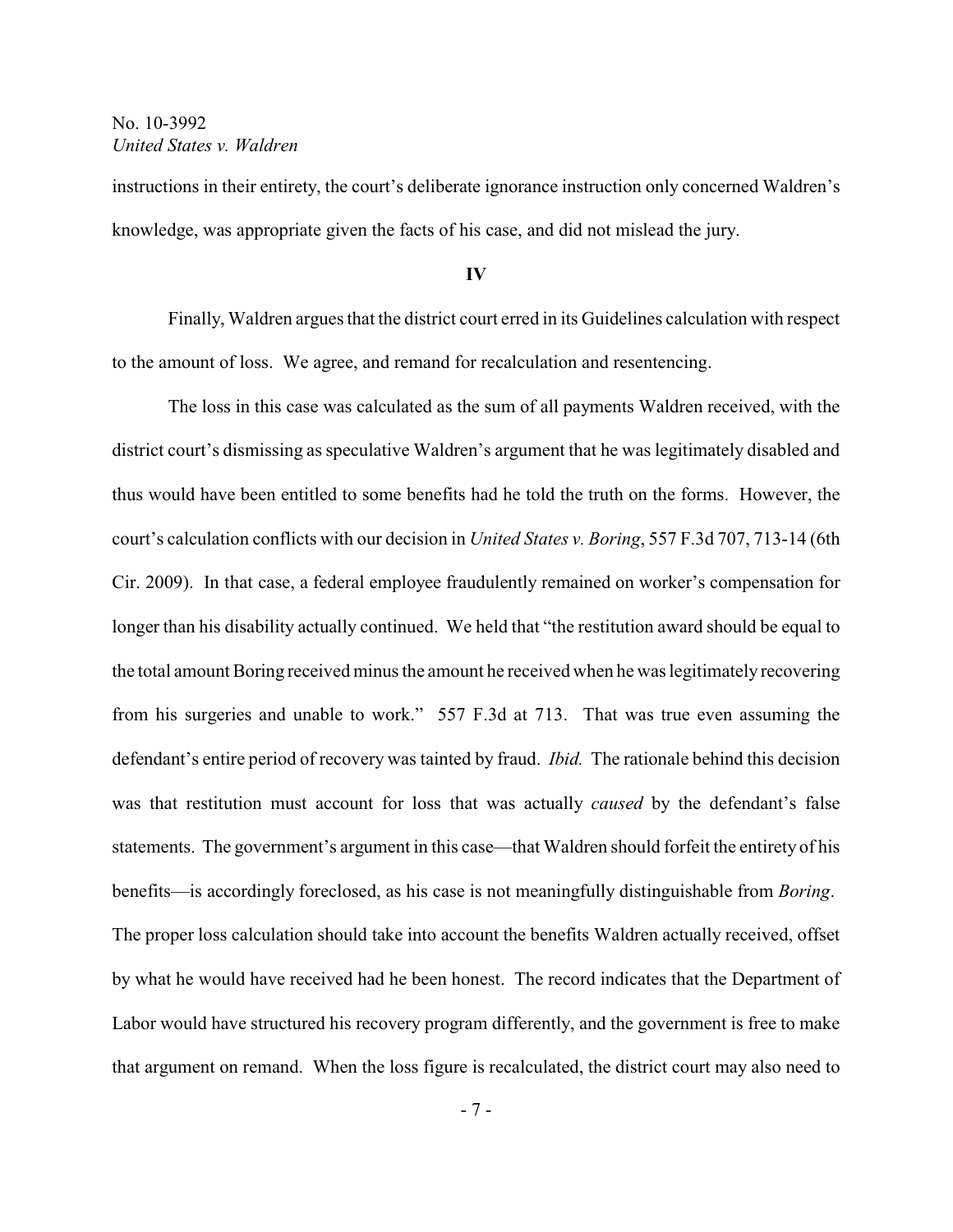recalculate the advisory Guidelines range to the extent that Waldren's offense level was impacted by an erroneous loss calculation.

**V**

For these reasons, Waldren's conviction is AFFIRMED, but we REMAND his sentence to the district court in order to recalculate the government's loss.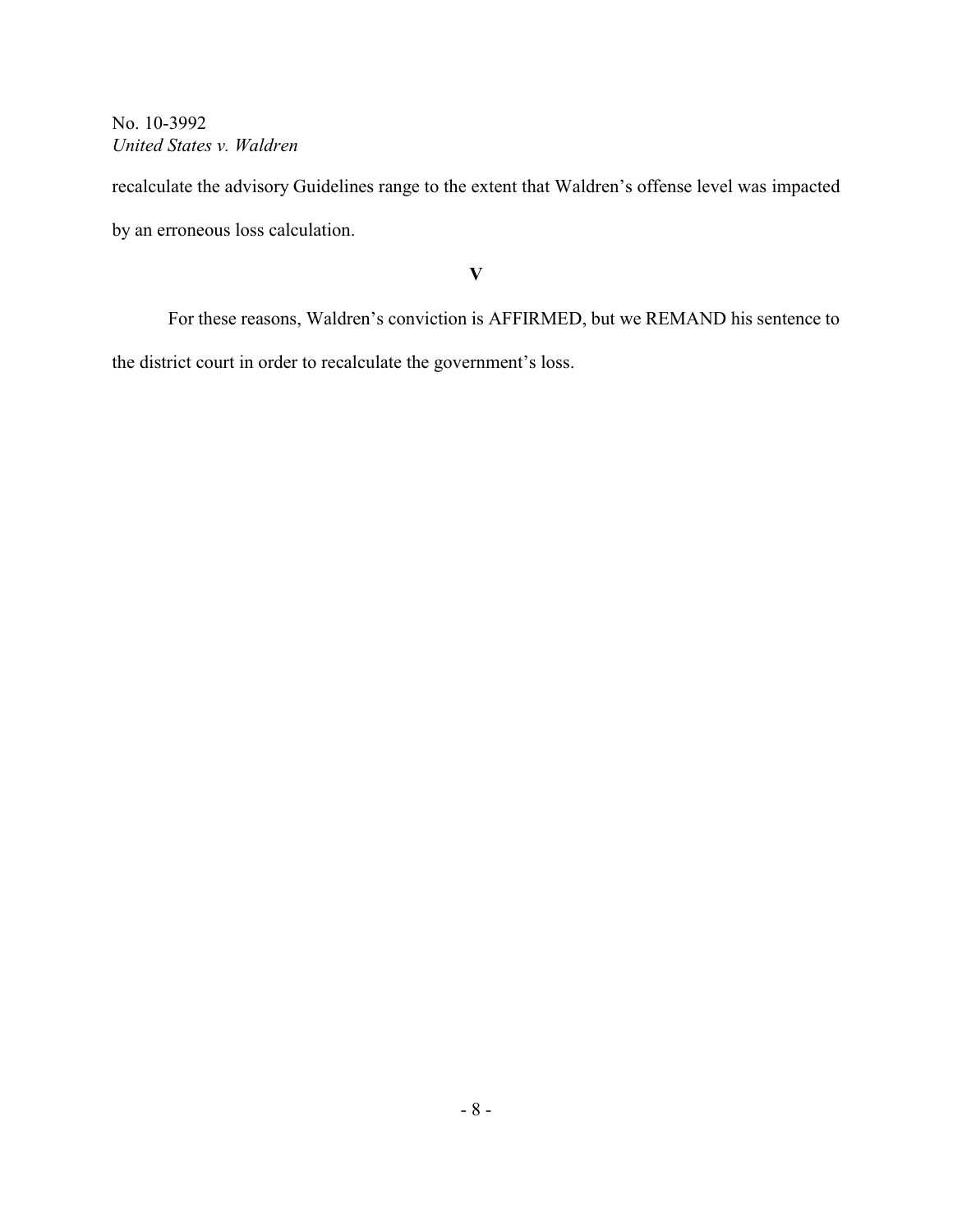**HELENE N. WHITE, Circuit Judge**, concurring in part and dissenting in part. I concur in all respects except as to the instructional error, which I conclude was plain, affected Waldren's substantial rights, and jeopardized the integrity of the proceeding.

To be sure, 18 U.S.C. § 1920's language does not include materiality in its statement of the three ways the statute may be violated. However, as the majority recognizes (Maj. Op. at 3 n.1), this court has held that materiality is an essential element of § 1920, *see United States v. Moore*, 29 F. App'x 222, 225 (6th Cir. 2002) (18 U.S.C. § 1920 "require[s] that the false or fraudulent statement be material"),<sup>2</sup> and the indictment expressly charged Waldren with making at least one *materially* false statement. Further, where materiality is an essential element of a false-statement offense, the issue of materiality must be submitted to the jury. *United States v. Gaudin*, 515 U.S. 506, 509 (1995).

The Sixth Circuit Pattern Jury Instructions do not address § 1920, but do address 18 U.S.C. § 1001, in Chapter 13, which is entitled "False Statements to the United States Government." Instruction 13.02 requires the jury to find that the Government proved beyond a reasonable doubt that the false statement or representation was "material."

<sup>&</sup>lt;sup>2</sup>Moore is unpublished, but published authority supports reading the requirement of materiality into the various ways of violating § 1920. *See United States v. Steele*, 933 F.2d 1313, 1318-19 (6th Cir. 1991) (en banc) (reading requirement of materiality into three ways of violating 18 U.S.C. § 1001, because failure to do so would result in "trivial falsehoods" falling within statute's purview). The similar structure of  $\S$  1001 and  $\S$  1920 support that materiality should be read into all three portions of § 1920.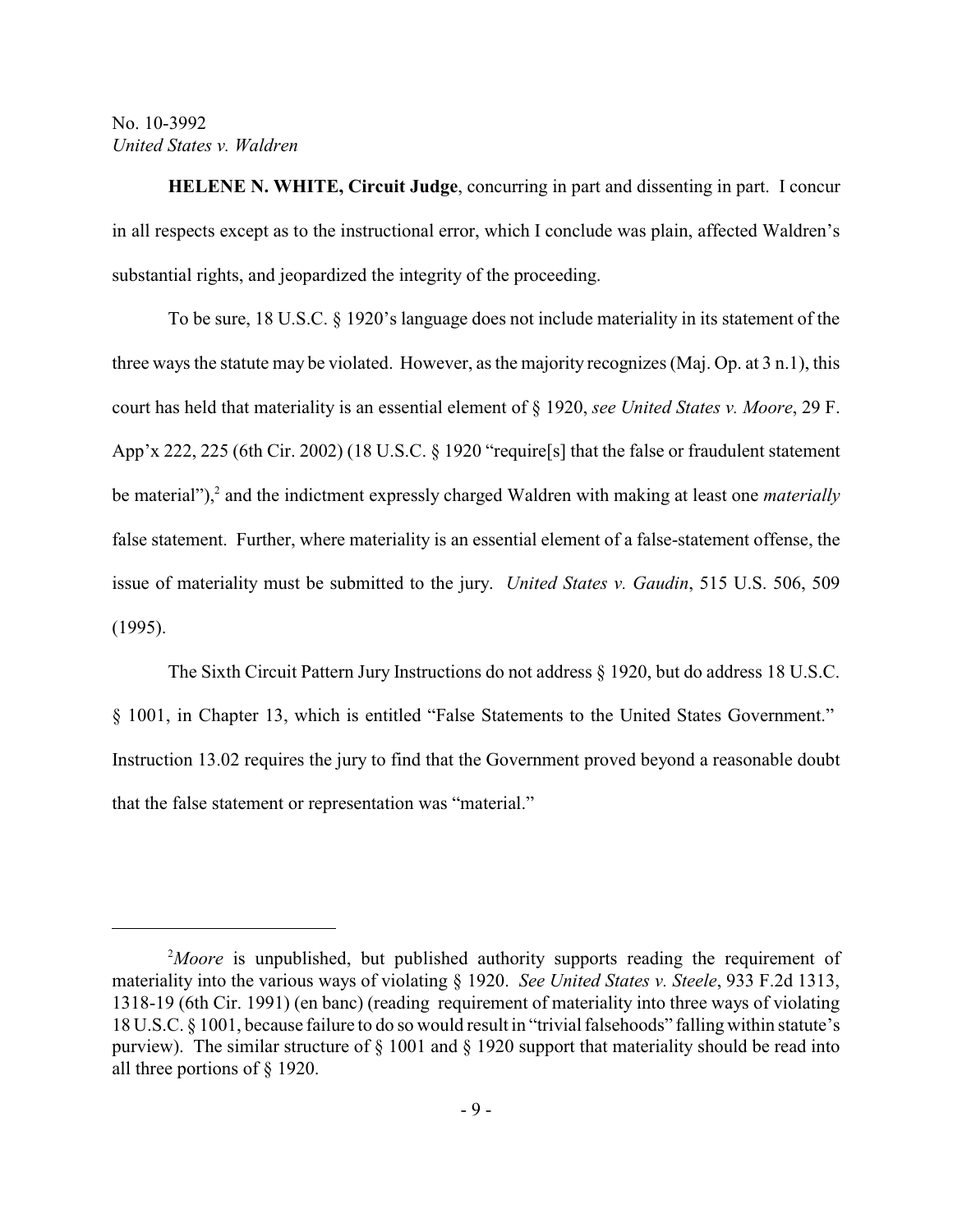The Government's proposed jury instructions omitted materiality as an essential element of the offense. The district court not only failed to instruct the jury that materiality was an essential element of the offense, but also omitted the term "materially" from its various summaries and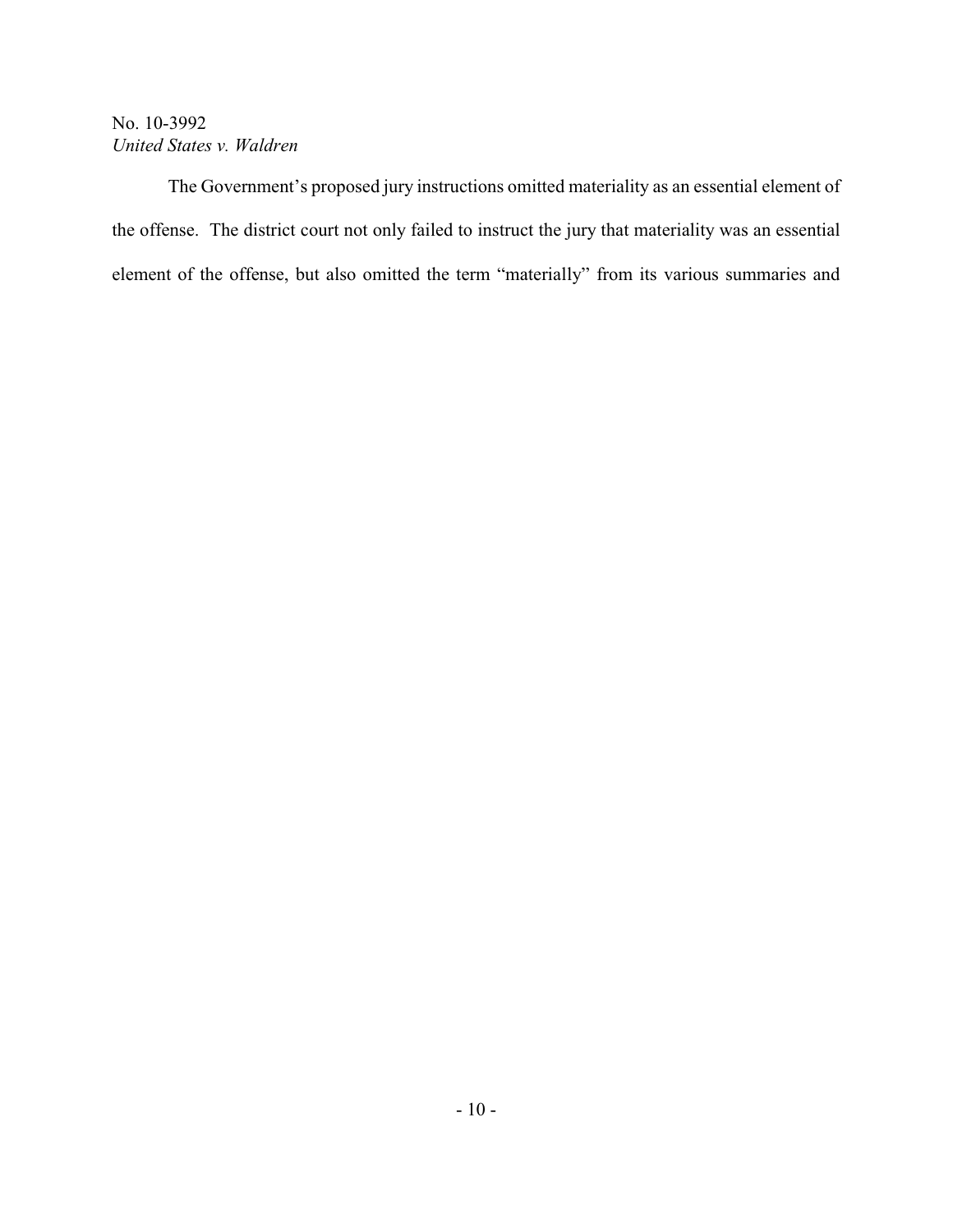readings of the indictment to the jury.<sup>3</sup> After instructing on the elements of the offense, omitting

<sup>3</sup>The terms the district court omitted are bracketed and overstruck.

[Initial jury instructions:]

Let me tell you a bit about this case. This is a criminal case. The defendant, Lawrence E. Waldren, has been charged in a one count indictment. The indictment in this case alleges that the defendant made at least one  $[\frac{materially}{}]$  false statement to obtain federal employees' compensation. The government, through the indictment, alleges that during the period on or before May  $29<sup>th</sup>$ , 2005 through September  $12<sup>th</sup>$ , 2008, and thereafter . . The defendant . . . knowingly and willfully made at least one [materially] false, fictitious, and fraudulent statement and representation in connection with the application for and receipt of federal work injury compensation benefits and payments.

I want to emphasize that the defendant is only on trial for the particular crime charged in the indictment. Your job is limited to whether [*sic*] the government has proved the crime charged.

[Instructions following closing arguments:]

The indictment in this case accuses the defendant of making at least one [materially] false statement to obtain federal employees' compensation. The government alleges that during the period on or before May  $29<sup>th</sup>$ , 2005 through September 12, 2008, and thereafter, in the Southern District of Ohio, in a matter within the jurisdiction of the [U.S. DOL], the defendant, Lawrence E. Waldren, knowingly and willfully made at least one [materially] false, fictitious, and fraudulent statement and representation in connection with the application for and receipt of federal work injury compensation, benefits, and payments.

Specifically, the defendant allegedly represented that he was unemployed and not self-employed or engaged in any type of business enterprise when, in fact, the defendant knew he was actively working and involved in his business, Waldren's Hunting Supplies, in Newark, Ohio.

. . . . For you to find the defendant guilty of the crime charged in the indictment, you must be convinced that the government has proved each of the following elements beyond a reasonable doubt.

First, that the defendant made at least one [materially] false, fictitious, and fraudulent statement in connection with a matter of [*sic*] the jurisdiction of the [U.S. DOL], that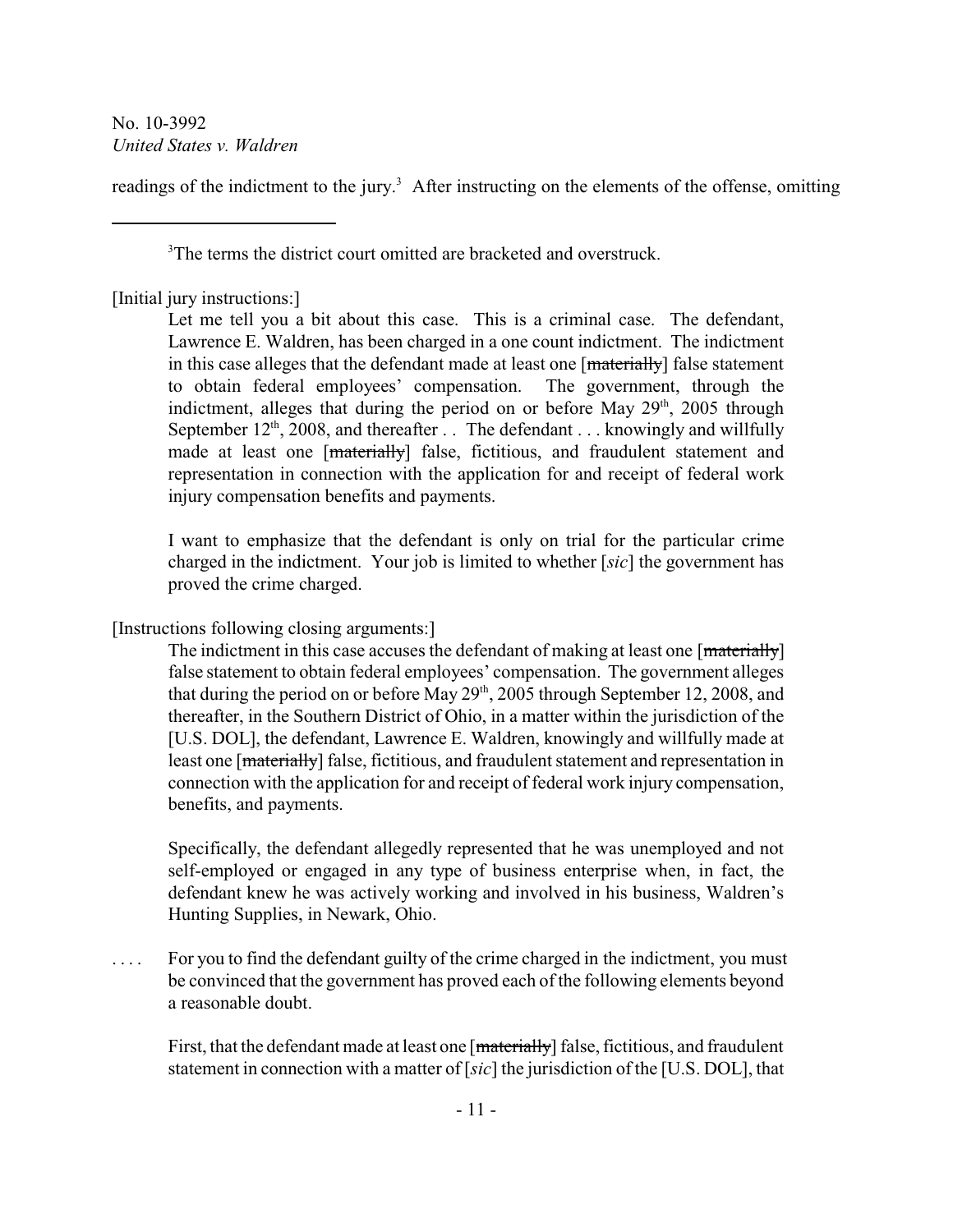materiality, the court gave the jury a definition of "material fact."<sup>4</sup>

The majority recognizes that the omission of the materiality requirement from the instructions was error and that because the evidence of materiality in this case was scant and contested, the omission arguably affected Waldren's substantial rights and the fairness of the judicial proceedings. *See Johnson v. United States*, 520 U.S. 461, 463 (1997). It concludes, however, that the court's instruction defining "material fact" was sufficient to put the issue of materiality before the jury.

I respectfully disagree, and conclude that this recital did not cure the plain error of omitting materiality as an essential element of the offense. The instruction defining "material fact" was given in connection with and immediately after an instruction that false statements "include actual, direct false statements as well as half-truths and the knowing concealment of material facts." The definition did not state, nor even imply, that the jury must find that the false statement was material in order to convict. All the jury could have gleaned from the definition is that in order to convict on the basis of a knowing concealment of fact, the fact must be material. The instructional error

<sup>4</sup>The district court continued:

Now, I will give you more detailed instructions on some of these terms.

is, the application and receipt of federal work injury compensation, benefits, and payments; Second, that the defendant made such false, fictitious, and fraudulent statement knowingly and willfully;

<sup>. . . .</sup> A false or fictitious statement is a statement or assertion which is true when made or made with reckless indifference to the truth. False statements include actual, direct false statements as well as half-truths and the knowing concealment of material facts.

<sup>. . . .</sup> A material fact is one that has a natural tendency to influence or is capable of influencing the decision of the [US DOL].